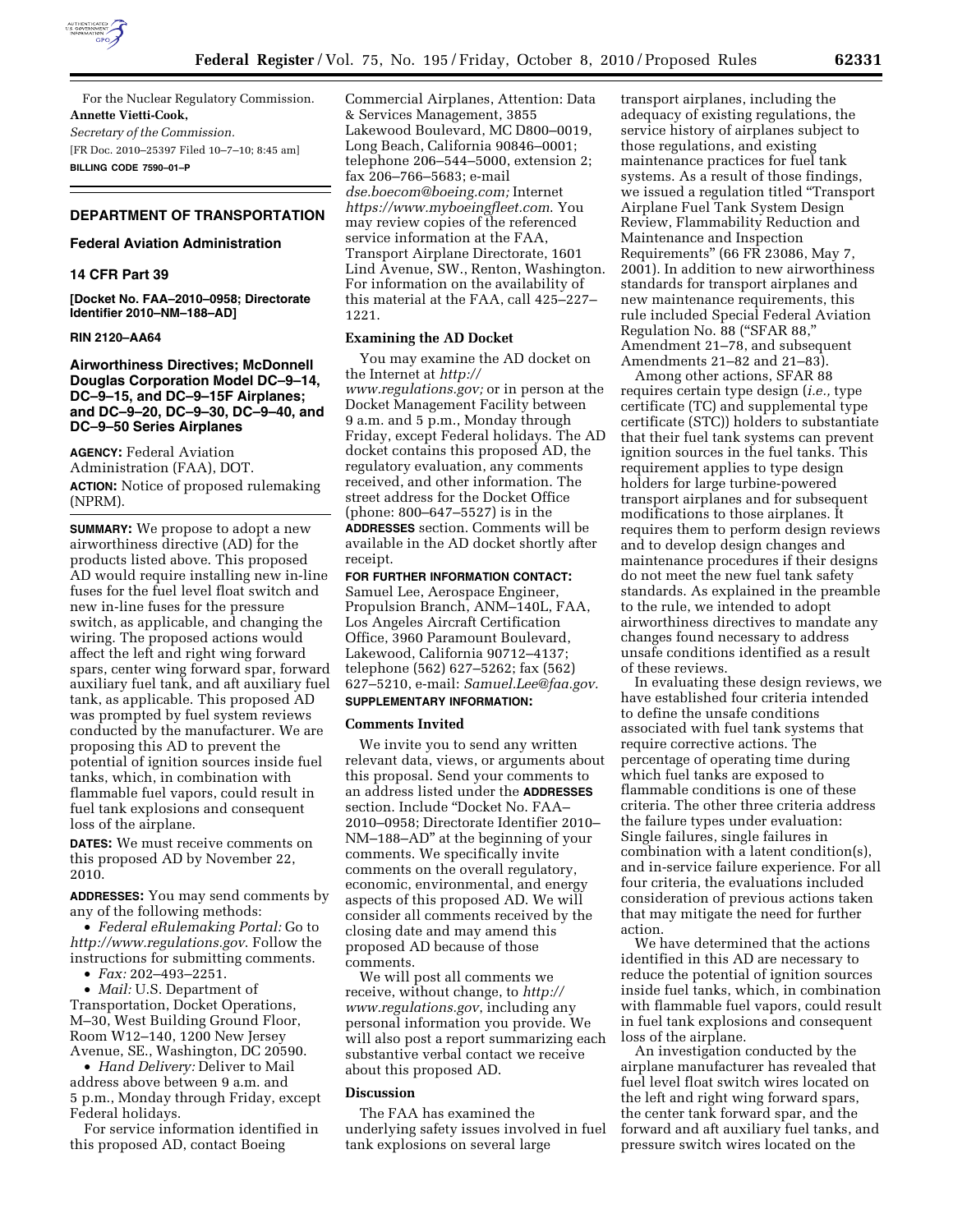forward and aft auxiliary fuel tanks, are routed in the same bundles as power wires. If a short circuit between a fuel level float or pressure switch wire and a power wire occurs, an over-current can cause excessive temperature in the fuel level float or pressure switch wire, resulting in damage, and could become a potential ignition source. Adding an in-line fuse as a self-contained component in each fuel level float and pressure switch circuit will minimize the possibility of excessive temperatures in the fuel level float or pressure switch wires. If a short circuit between a fuel level float or pressure switch and a power wire occurs, the result could be a fuel tank explosion and consequent loss of the airplane.

### **Relevant Service Information**

We reviewed Boeing Service Bulletin DC9–28–217, Revision 1, dated August 12, 2010. The service bulletin describes procedures for installing the in-line fuses of the fuel level float switch, inline fuses of the pressure switch, and changing the wiring, as applicable, on the left and right wing forward spars, center wing forward spar, forward auxiliary fuel tank, and aft auxiliary fuel tank, as applicable. The service bulletin also describes procedures for changing certain wiring.

## **FAA's Determination**

We are proposing this AD because we evaluated all the relevant information

#### ESTIMATED COSTS

and determined the unsafe condition described previously is likely to exist or develop in other products of the same type design.

## **Proposed AD Requirements**

This proposed AD would require accomplishing the actions specified in the service information described previously.

## **Costs of Compliance**

We estimate that this proposed AD will affect 275 airplanes of U.S. registry.

We estimate the following costs to comply with this proposed AD:

| Action | Labor cost                                                                      | Parts cost                       | Cost per product                   | Cost on U.S. operators                          |
|--------|---------------------------------------------------------------------------------|----------------------------------|------------------------------------|-------------------------------------------------|
|        | Up to 17 work-hours $\times$<br>\$85 per hour $=$ Up to<br>\$1.445 <sup>1</sup> | Between \$289 and<br>$$1.4491$ . | Between \$1,734 and<br>$$2.8941$ . | Between \$476,850 and<br>\$795.850 <sup>1</sup> |

1 Depending on airplane group identified in Boeing Service Bulletin DC9–28–217, Revision 1, dated August 12, 2010.

## **Authority for This Rulemaking**

Title 49 of the United States Code specifies the FAA's authority to issue rules on aviation safety. Subtitle I, section 106, describes the authority of the FAA Administrator. Subtitle VII: Aviation Programs, describes in more detail the scope of the Agency's authority.

We are issuing this rulemaking under the authority described in subtitle VII, part A, subpart III, section 44701: ''General requirements.'' Under that section, Congress charges the FAA with promoting safe flight of civil aircraft in air commerce by prescribing regulations for practices, methods, and procedures the Administrator finds necessary for safety in air commerce. This regulation is within the scope of that authority because it addresses an unsafe condition that is likely to exist or develop on products identified in this rulemaking action.

## **Regulatory Findings**

We determined that this proposed AD would not have federalism implications under Executive Order 13132. This proposed AD would not have a substantial direct effect on the States, on the relationship between the national Government and the States, or on the distribution of power and responsibilities among the various levels of government.

For the reasons discussed above, I certify this proposed regulation:

(1) Is not a ''significant regulatory action'' under Executive Order 12866,

(2) Is not a ''significant rule'' under the DOT Regulatory Policies and Procedures (44 FR 11034, February 26, 1979),

(3) Will not affect intrastate aviation in Alaska, and

(4) Will not have a significant economic impact, positive or negative, on a substantial number of small entities under the criteria of the Regulatory Flexibility Act.

### **List of Subjects in 14 CFR Part 39**

Air transportation, Aircraft, Aviation safety, Incorporation by reference, Safety.

## **The Proposed Amendment**

Accordingly, under the authority delegated to me by the Administrator, the FAA proposes to amend 14 CFR part 39 as follows:

## **PART 39—AIRWORTHINESS DIRECTIVES**

1. The authority citation for part 39 continues to read as follows:

**Authority:** 49 U.S.C. 106(g), 40113, 44701.

#### **§ 39.13 [Amended]**

2. The FAA amends § 39.13 by adding the following new airworthiness directive (AD):

**McDonnell Douglas Corporation**: Docket No. FAA–2010–0958; Directorate Identifier 2010–NM–188–AD.

### **Comments Due Date**

(a) We must receive comments by November 22, 2010.

### **Affected ADs**

(b) None.

### **Applicability**

(c) This AD applies to McDonnell Douglas Corporation Model DC–9–14, DC–9–15, DC– 9–15F, DC–9–21, DC–9–31, DC–9–32, DC–9– 32 (VC–9C), DC–9–32F, DC–9–32F (C–9A), DC–9–32F (C9–B), DC–9–33F, DC–9–34, DC– 9–34F, DC–9–41, and DC–9–51 airplanes, certificated in any category; as identified in Boeing Service Bulletin DC9–28–217, Revision 1, dated August 12, 2010.

#### **Subject**

(d) Joint Aircraft System Component (JASC)/Air Transport Association (ATA) of America Code 28: Fuel.

## **Unsafe Condition**

(e) This AD was prompted by fuel system reviews conducted by the manufacturer. We are issuing this AD to prevent the potential of ignition sources inside fuel tanks, which in combination with flammable fuel vapors, could result in fuel tank explosions and consequent loss of the airplane.

### **Compliance**

(f) Comply with this AD within the compliance times specified, unless already done.

### **Installation**

(g) Within 60 months after the effective date of this AD: Install new in-line fuses for the fuel level float switch and new in-line fuses for the pressure switch, as applicable; and change the wiring; on the left and right wing forward spars, center wing forward